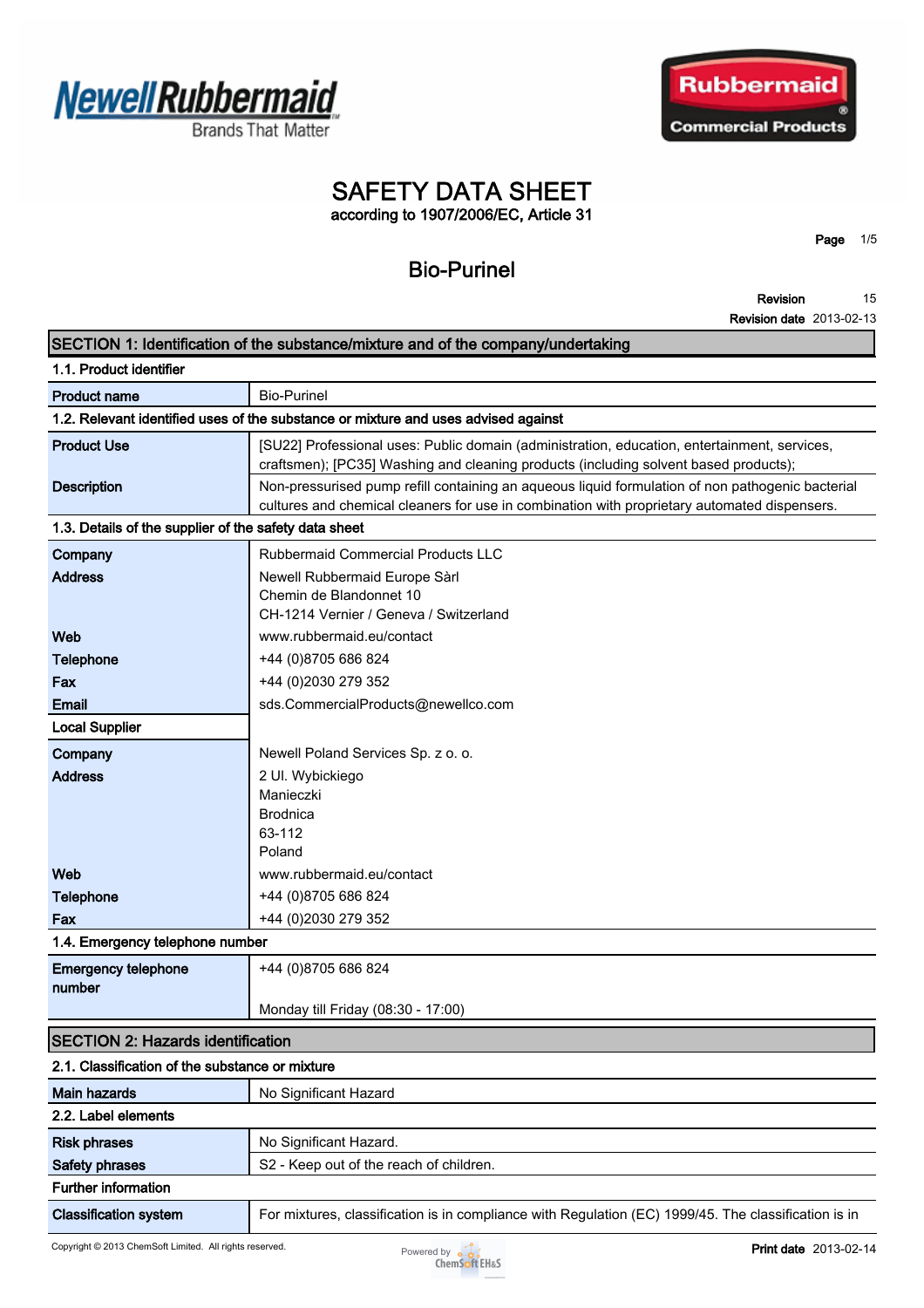#### **Revision 15**

**Revision date 2013-02-13**

```
Further information
```
**line with current EC lists. It is expanded, however, by information from technical literature and by information furnished by supplier companies.**

# **SECTION 3: Composition/information on ingredients**

### **3.2. Mixtures**

## **67/548/EEC / 1999/45/EC**

| <b>Chemical Name</b>             | Index No. | CAS No.    | EC No.    | <b>REACH</b><br>Registration<br><b>Number</b> | Conc.<br>$(\%w/w)$ | <b>Classification</b> |
|----------------------------------|-----------|------------|-----------|-----------------------------------------------|--------------------|-----------------------|
| Sodium Laureth Sulfate           |           | 68891-38-3 | 221-416-0 |                                               |                    | $< 1\%$ Xi; R38-41    |
| Micro Organism Spore Concentrate |           |            |           |                                               | $< 1\%$            |                       |

#### **Further information**

|                                | Regulation (EU) 453/2010 - Substances in compliance with Regulation (EC) 1272/2008.<br>Sodium laureth sulphate - Skin Irrit. 2: H315; Eye Dam. 2: H318; GHS05;. |  |  |  |
|--------------------------------|-----------------------------------------------------------------------------------------------------------------------------------------------------------------|--|--|--|
| <b>Additional Information:</b> | Full text for all Risk Phrases mentioned in this section are displayed in Section 16.                                                                           |  |  |  |
| <b>Description</b>             | Class 1 micro-organisms (European Federation of Biotechnology) selected from the natural                                                                        |  |  |  |
|                                | environment.                                                                                                                                                    |  |  |  |

### **SECTION 4: First aid measures**

## **4.1. Description of first aid measures**

| Inhalation                                                 | Unlikely to occur when used as directed.                                                                                                     |
|------------------------------------------------------------|----------------------------------------------------------------------------------------------------------------------------------------------|
| Eye contact                                                | Rinse immediately with plenty of water for 15 minutes holding the eyelids open. Seek medical<br>attention if irritation or symptoms persist. |
| <b>Skin contact</b>                                        | Wash with soap and water.                                                                                                                    |
| Ingestion                                                  | Unlikely to occur when used as directed.                                                                                                     |
|                                                            | 4.2. Most important symptoms and effects, both acute and delayed                                                                             |
| Eye contact                                                | May cause irritation to eyes.                                                                                                                |
|                                                            | 4.3. Indication of any immediate medical attention and special treatment needed                                                              |
| Eye contact                                                | Seek medical attention if irritation or symptoms persist.                                                                                    |
| <b>SECTION 5: Firefighting measures</b>                    |                                                                                                                                              |
| 5.1. Extinguishing media                                   |                                                                                                                                              |
|                                                            | Not normally required.                                                                                                                       |
| 5.2. Special hazards arising from the substance or mixture |                                                                                                                                              |
|                                                            | This product does not contain any substances classified as hazardous to health.                                                              |
| 5.3. Advice for firefighters                               |                                                                                                                                              |
|                                                            | Wear suitable protective clothing, gloves and eye/face protection.                                                                           |
| <b>SECTION 6: Accidental release measures</b>              |                                                                                                                                              |
|                                                            | 6.1. Personal precautions, protective equipment and emergency procedures                                                                     |
|                                                            | Wear suitable protective clothing.                                                                                                           |
| 6.2. Environmental precautions                             |                                                                                                                                              |
|                                                            | No precautions required to be mentioned.                                                                                                     |
|                                                            |                                                                                                                                              |

### **6.3. Methods and material for containment and cleaning up**

**No special precautions, except to be aware that spillages will make floors slippery.**

### **SECTION 7: Handling and storage**

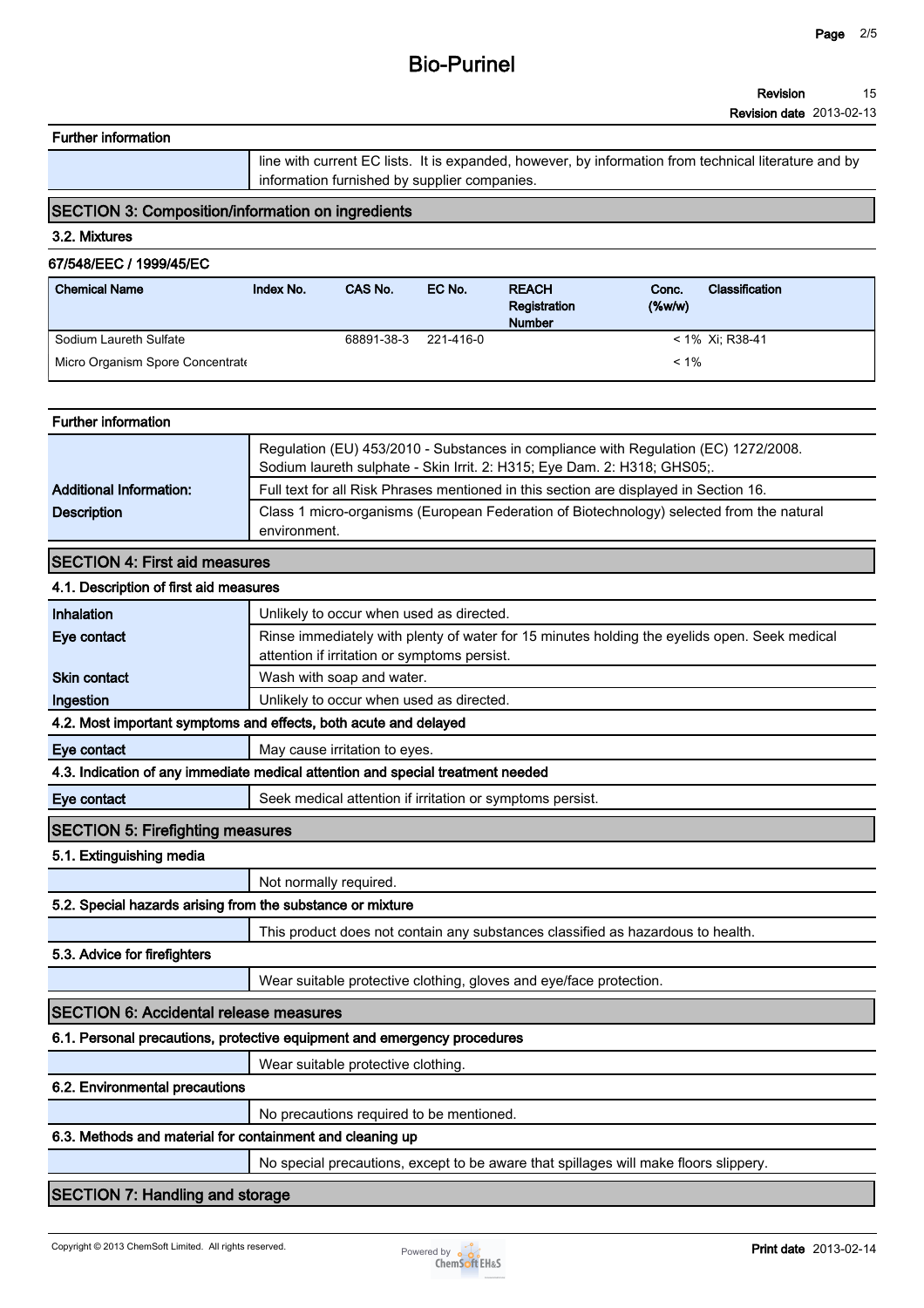# **Bio-Purinel**

#### **Revision Revision date 2013-02-13 15**

#### **7.1. Precautions for safe handling**

|                                                                                                                 | No precautions required to be mentioned.                     |
|-----------------------------------------------------------------------------------------------------------------|--------------------------------------------------------------|
| 7.2. Conditions for safe storage, including any incompatibilities                                               |                                                              |
| Keep containers tightly closed.<br>Store at temperatures below 30 °C.<br>Protect from heat and direct sunlight. | Store in a cool, dry area. Store at temperatures above 5 °C. |

## **SECTION 8: Exposure controls/personal protection**

|  | 8.2. Exposure controls |  |  |
|--|------------------------|--|--|
|--|------------------------|--|--|

| 8.2.1. Appropriate<br>engineering controls | The product does not contain any relevant quantities of materials with critical values that have to<br>be monitored at the workplace. |
|--------------------------------------------|---------------------------------------------------------------------------------------------------------------------------------------|
| 8.2.2. Individual protection               | Not required when used as directed.                                                                                                   |
| measures                                   |                                                                                                                                       |
| Eye / face protection                      | Not required when used as directed.                                                                                                   |
| Skin protection -<br>Handprotection        | Not required when used as directed. Wash hands after handling the product.                                                            |
| <b>Respiratory protection</b>              | Not required when used as directed.                                                                                                   |
| Occupational exposure<br>controls          | Wash hands during breaks and at the end of the work.                                                                                  |

# **SECTION 9: Physical and chemical properties**

#### **9.1. Information on basic physical and chemical properties**

|                                                                                                                                                    | State   Liquid                                    |
|----------------------------------------------------------------------------------------------------------------------------------------------------|---------------------------------------------------|
|                                                                                                                                                    | <b>Colour</b> According to Product specification. |
| Odour Slight                                                                                                                                       |                                                   |
|                                                                                                                                                    |                                                   |
| <b>pH</b> $\begin{array}{r} 6.6 \pm 0.2 \\ 6.6 \pm 0.2 \end{array}$ Boiling point $\begin{array}{r} 100 \text{ °C} \\ 1.000 \pm 0.006 \end{array}$ |                                                   |
|                                                                                                                                                    |                                                   |
|                                                                                                                                                    |                                                   |

## **SECTION 10: Stability and reactivity**

| 10.1. Reactivity                             |                                                                              |                             |  |  |
|----------------------------------------------|------------------------------------------------------------------------------|-----------------------------|--|--|
|                                              | Stable under normal conditions.                                              |                             |  |  |
| 10.2. Chemical stability                     |                                                                              |                             |  |  |
|                                              | Will not decompose if stored and used as recommended.                        |                             |  |  |
| 10.4. Conditions to avoid                    |                                                                              |                             |  |  |
|                                              | Do NOT allow to freeze.<br>Direct sunlight.<br>Heat, sparks and open flames. |                             |  |  |
| 10.6. Hazardous decomposition products       |                                                                              |                             |  |  |
|                                              | Carbon oxides may be formed in fire conditions.                              |                             |  |  |
| <b>SECTION 11: Toxicological information</b> |                                                                              |                             |  |  |
| 11.1.3. Hazard Information                   |                                                                              |                             |  |  |
|                                              | Not classified as hazardous.                                                 |                             |  |  |
| 11.1.4. Toxicological Information            |                                                                              |                             |  |  |
| <b>Sodium Laureth Sulfate</b>                | <b>Dermal Rat LD50: 2,000</b>                                                | <b>Oral Rat LD50: 2,000</b> |  |  |
|                                              | No known adverse health effects.                                             |                             |  |  |
| <b>SECTION 12: Ecological information</b>    |                                                                              |                             |  |  |

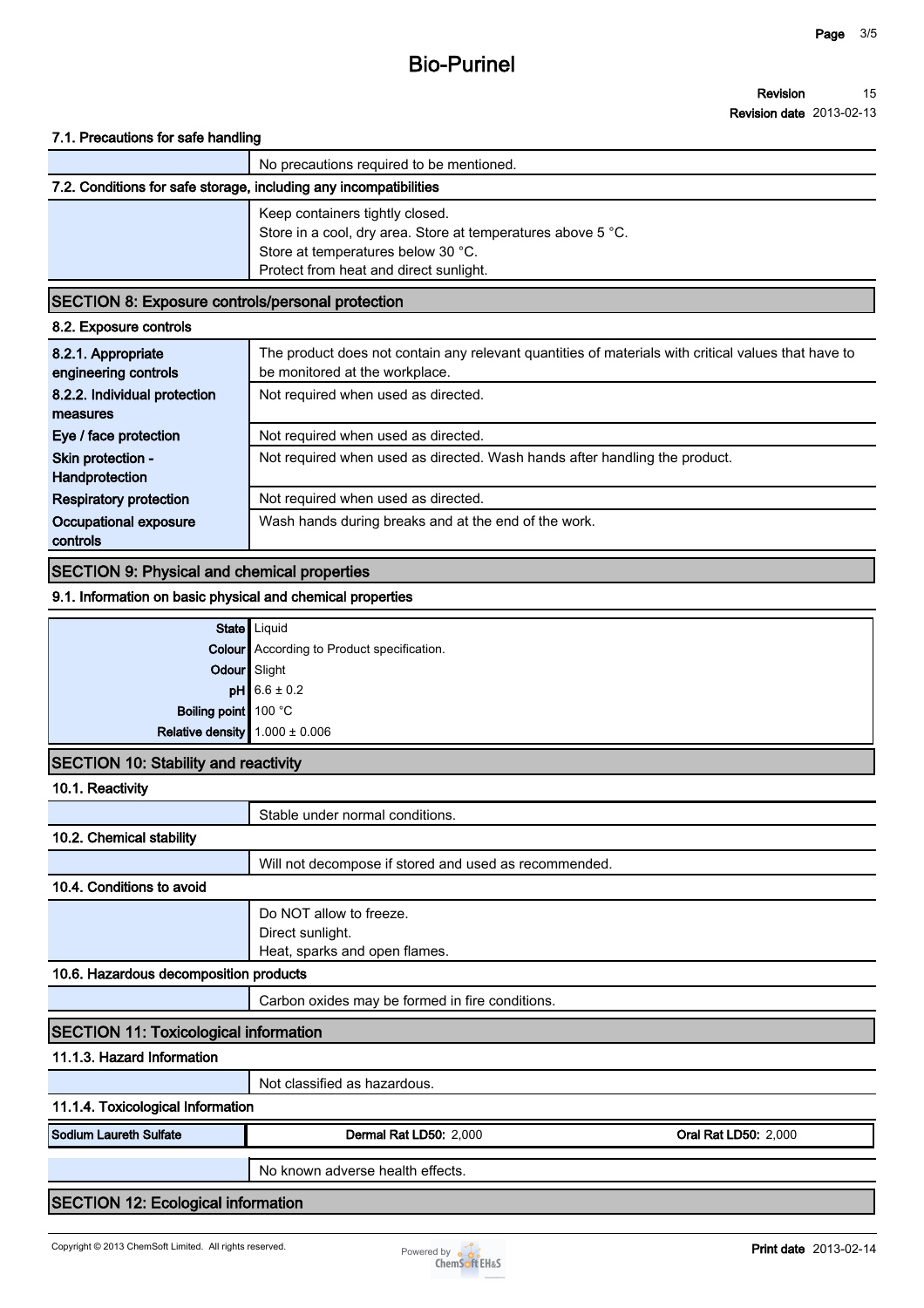#### **Revision 15**

**Revision date 2013-02-13**

| 12.1. Toxicity                             |                                                                                                      |                                                                                                                                                                                                                                                                                                                                                                                                                                                                                                                                                                                                                                                                                                                             |
|--------------------------------------------|------------------------------------------------------------------------------------------------------|-----------------------------------------------------------------------------------------------------------------------------------------------------------------------------------------------------------------------------------------------------------------------------------------------------------------------------------------------------------------------------------------------------------------------------------------------------------------------------------------------------------------------------------------------------------------------------------------------------------------------------------------------------------------------------------------------------------------------------|
| <b>Sodium Laureth Sulfate</b>              | Algae EC50/72h: 27<br>Brachydanio Rerio LC50/96h: 7.1                                                | Daphnia LC50/48h: 7.4                                                                                                                                                                                                                                                                                                                                                                                                                                                                                                                                                                                                                                                                                                       |
| 12.2. Persistence and degradability        |                                                                                                      |                                                                                                                                                                                                                                                                                                                                                                                                                                                                                                                                                                                                                                                                                                                             |
|                                            | Readily biodegradable.                                                                               |                                                                                                                                                                                                                                                                                                                                                                                                                                                                                                                                                                                                                                                                                                                             |
| 12.3. Bioaccumulative potential            |                                                                                                      |                                                                                                                                                                                                                                                                                                                                                                                                                                                                                                                                                                                                                                                                                                                             |
|                                            | Does not bioaccumulate                                                                               |                                                                                                                                                                                                                                                                                                                                                                                                                                                                                                                                                                                                                                                                                                                             |
| 12.5. Results of PBT and vPvB assessment   |                                                                                                      |                                                                                                                                                                                                                                                                                                                                                                                                                                                                                                                                                                                                                                                                                                                             |
|                                            | No data is available on this product.                                                                |                                                                                                                                                                                                                                                                                                                                                                                                                                                                                                                                                                                                                                                                                                                             |
| 12.6. Other adverse effects                |                                                                                                      |                                                                                                                                                                                                                                                                                                                                                                                                                                                                                                                                                                                                                                                                                                                             |
|                                            | No data available.                                                                                   |                                                                                                                                                                                                                                                                                                                                                                                                                                                                                                                                                                                                                                                                                                                             |
| <b>Further information</b>                 |                                                                                                      |                                                                                                                                                                                                                                                                                                                                                                                                                                                                                                                                                                                                                                                                                                                             |
|                                            | manufacturer.                                                                                        | Do not allow undiluted product or large quantities of it to reach ground water, water bodies or<br>sewage system. The surfactant(s) contained in this preparation complies(comply) with the<br>biodegradability criteria as laid down in Regulation (EC) No.648/2004 on detergents. Data to<br>support this assertion are held at the disposal of the competent authorities of the Member States<br>and will be made available to them, at their direct request or at the request of a detergent                                                                                                                                                                                                                            |
| <b>SECTION 13: Disposal considerations</b> |                                                                                                      |                                                                                                                                                                                                                                                                                                                                                                                                                                                                                                                                                                                                                                                                                                                             |
| <b>General information</b>                 |                                                                                                      |                                                                                                                                                                                                                                                                                                                                                                                                                                                                                                                                                                                                                                                                                                                             |
|                                            | Dispose of in compliance with all local and national regulations.                                    |                                                                                                                                                                                                                                                                                                                                                                                                                                                                                                                                                                                                                                                                                                                             |
| Disposal of packaging                      |                                                                                                      |                                                                                                                                                                                                                                                                                                                                                                                                                                                                                                                                                                                                                                                                                                                             |
|                                            | Containers can be recycled if in compliance with local and national regulations.                     |                                                                                                                                                                                                                                                                                                                                                                                                                                                                                                                                                                                                                                                                                                                             |
| <b>SECTION 14: Transport information</b>   |                                                                                                      |                                                                                                                                                                                                                                                                                                                                                                                                                                                                                                                                                                                                                                                                                                                             |
| <b>ADR/RID</b>                             |                                                                                                      |                                                                                                                                                                                                                                                                                                                                                                                                                                                                                                                                                                                                                                                                                                                             |
|                                            | The product is not classified as dangerous for carriage.                                             |                                                                                                                                                                                                                                                                                                                                                                                                                                                                                                                                                                                                                                                                                                                             |
| <b>IMDG</b>                                |                                                                                                      |                                                                                                                                                                                                                                                                                                                                                                                                                                                                                                                                                                                                                                                                                                                             |
|                                            | The product is not classified as dangerous for carriage.                                             |                                                                                                                                                                                                                                                                                                                                                                                                                                                                                                                                                                                                                                                                                                                             |
| <b>IATA</b>                                |                                                                                                      |                                                                                                                                                                                                                                                                                                                                                                                                                                                                                                                                                                                                                                                                                                                             |
|                                            | The product is not classified as dangerous for carriage.                                             |                                                                                                                                                                                                                                                                                                                                                                                                                                                                                                                                                                                                                                                                                                                             |
|                                            |                                                                                                      |                                                                                                                                                                                                                                                                                                                                                                                                                                                                                                                                                                                                                                                                                                                             |
| <b>SECTION 15: Regulatory information</b>  |                                                                                                      |                                                                                                                                                                                                                                                                                                                                                                                                                                                                                                                                                                                                                                                                                                                             |
|                                            | 15.1. Safety, health and environmental regulations/legislation specific for the substance or mixture |                                                                                                                                                                                                                                                                                                                                                                                                                                                                                                                                                                                                                                                                                                                             |
| <b>Regulations</b>                         | to them, at their direct request or at the request of a detergent manufacturer.                      | The surfactant(s) contained in this preparation complies(comply) with the biodegradability criteria<br>as laid down in Regulation (EC) No.648/2004 on detergents. Data to support this assertion are<br>held at the disposal of the competent authorities of the Member States and will be made available                                                                                                                                                                                                                                                                                                                                                                                                                   |
| <b>Further information</b>                 |                                                                                                      |                                                                                                                                                                                                                                                                                                                                                                                                                                                                                                                                                                                                                                                                                                                             |
|                                            | Commission Directives 91/155/EEC, 93/67/EEC, 93/105/EC and 2000/21/EC.                               | COMMISSION REGULATION (EU) No 453/2010 of 20 May 2010 amending Regulation (EC) No<br>1907/2006 of the European Parliament and of the Council on the Registration, Evaluation,<br>Authorisation and Restriction of Chemicals (REACH), establishing a European Chemicals Agency,<br>amending Directive 1999/45/EC and repealing Council Regulation (EEC) No 793/93 and<br>Commission Regulation (EC) No 1488/94 as well as Council Directive 76/769/EEC and<br>REGULATION (EC) No 1907/2006 OF THE EUROPEAN PARLIAMENT AND OF THE COUNCIL<br>of 18 December 2006 concerning the Registration, Evaluation, Authorisation and Restriction of<br>Chemicals (REACH), establishing a European Chemicals Agency, amending Directive |